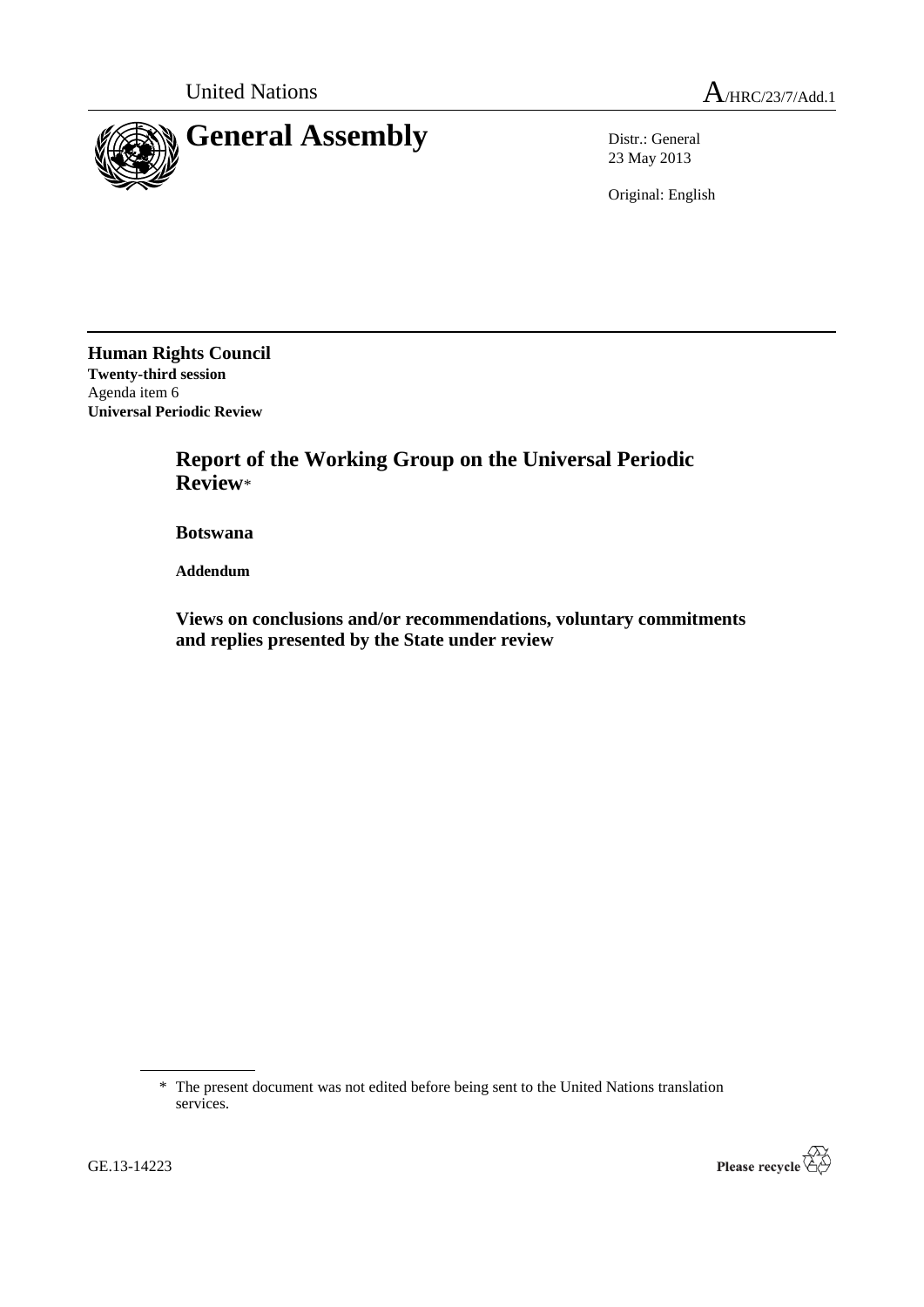1. **Recommendation 116.1:** Botswana **does not accept** the recommendation. The Government takes seriously its commitments under international human rights instruments, and would consider ratification when it is in a position to implement the provisions of the Convention.

2. **Recommendation 116.2:** Botswana **does not accept** the recommendation. The Government takes seriously its commitments under international human rights instruments, and would consider ratification when it is in a position to implement the provisions of the Convention.

3. **Recommendation 116.3:** Botswana **accepts** the recommendation. The Government takes seriously its commitments under international human rights instruments, and would consider ratification when it is in a position to implement the provisions of the Convention. Even though we have not yet ratified the Convention, the Government currently considers its programmes and policies effective in advancing the economic rights of its citizens.

4. **Recommendation 116.4:** Botswana **accepts** the recommendation. The Government takes seriously its commitments under international human rights instruments, and would consider ratification when it is in a position to implement the provisions of the Convention.

5. **Recommendation 116.5:** Botswana **partially accepts** the recommendation. The Government will consider ratification of the International Covenant on Economic, Social and Cultural Rights when it is in a position to effectively implement the provisions of the Convention. However, on the Second Optional Protocol to the International Covenant on Civil and Political Rights, **Botswana does not accept** this part of the recommendation**.**  Public consultations have so far confirmed that Batswana still prefer the retention of capital punishment. The Government is committed to undertake educational awareness campaigns before it can consider abolition of the death penalty.

6. **Recommendation 116.6:** Botswana **does not accept** the recommendation. The Government takes seriously its commitments under international human rights instruments, and ratification would be made when it is in a position to implement the provisions of the Convention.

7. **Recommendation 116.7:** Botswana **accepts** the recommendation. With respect to the ECSOC, the Convention on the Rights of Persons with Disabilities and the Convention on the Protection of All Persons from Enforced Disappearance, the Government will consider accession when it is in a position to effectively implement these Conventions. Regarding ILO Conventions 169 and 189 the Government will consider accession after it has completed thorough consultations with other stakeholders such as workers, employers and trade unions.

8. **Recommendation 116.8:** Botswana **does not accept** the recommendation. The Government will consider ratification when it is in a position to effectively implement the treaty provisions.

9. **Recommendation 116.9:** Botswana presently **does not accept** the recommendation. Botswana, however, notes the importance of the treaty, as matched by the amount of work put in place by the Government of Botswana to promote and protect the rights of persons with disabilities. The Government considers it work in progress towards accession.

10. **Recommendation 116.10:** Botswana **does not accept** the recommendation. The Government will consider accession when it is in a position to effectively implement the treaty provisions and having completed thorough consultations with all stakeholders such as workers, employers and trade unions.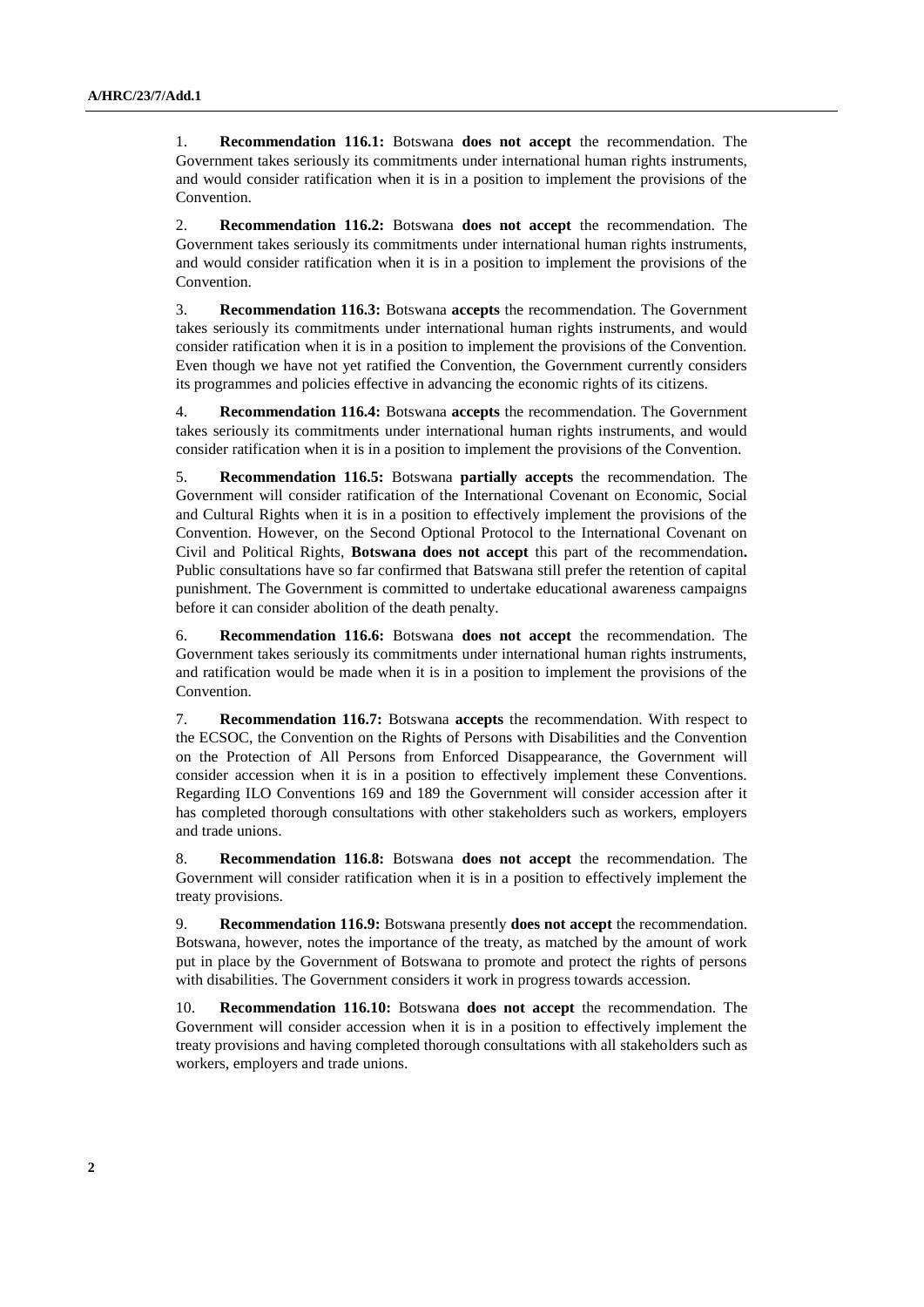11. **Recommendation 116.11:** Botswana **accepts** the recommendation. The Government will consider accession when it is in a position to effectively implement the treaty provisions.

12. **Recommendation 116.12:** Botswana **accepts** the recommendation. The Government will consider accession when it is in a position to effectively implement the treaty provisions. It is however noteworthy that Botswana ratified the Rome Statutes of the International Criminal Court (ICC) and is in the process of domesticating it. Botswana has also ratified the Kampala Amendments on the Crime of Aggression.

13. **Recommendation 116.13:** Botswana **accepts** the recommendation to complete the harmonization of domestic legislation with the provisions of the Rome Statutes. In this respect drafting of the Bill domesticating the Rome Statutes is ongoing. The Government is also consulting the relevant stakeholders regarding the possibility of ratifying the Optional Protocol to the Convention Against Torture and Other Cruel, Inhuman or Degrading Treatment of Punishment.

14. **Recommendation 116.14:** Botswana **does not presently support** the recommendation calling for the ratification at the earliest possible date since it has to follow due processes of consultations with all relevant stakeholders.

15. **Recommendation 116.15:** Botswana **does not presently support** the recommendation. The Government will consider accession when it is in a position to effectively implement the treaty provisions.

16. **Recommendation 116.16:** Botswana **partially accepts** the recommendation. With respect to the ECSOC and the Convention on the Rights of Persons with Disabilities and the Government will consider accession when it is in a position to effectively implement these Conventions. Regarding the International Convention on the Protection of the Rights of All Migrant Workers and Members of Their Families, Government **does not consider** its ratification an immediate priority, and will consider accession after it has completed thorough consultations with other stakeholders such as workers, employers and trade unions.

17. **Recommendation 116.17:** Botswana **does not accept** the recommendation. With respect to the ECSOC and the Convention on the Rights of Persons with Disabilities and the Government will consider accession when it is in a position to effectively implement these Conventions.

18. **Recommendation 116.18:** Botswana **does not accept** the recommendation. With respect to the ECSOC and the Optional Protocol, Government will consider accession when it is in a position to effectively implement these Conventions.

19. **Recommendation 116.19:** Botswana **accepts** the recommendation. Consultations are ongoing.

20. **Recommendation 116.20:** Botswana **partially accepts** the recommendation. Botswana supports the spirit and intent of the International Convention on the Protection of the Rights of Migrant Workers and Their Families, but **does not consider** ratification to this convention an immediate priority. Regarding the ILO Convention 169 and 189 the Government will consider accession after it has completed thorough consultations with other stakeholders such as workers, employers and trade unions.

21. **Recommendation 116.21:** Botswana supports the spirit and intent of the convention, but **does not consider** ratification to this convention an immediate priority. The Government will consider ratification after it has completed thorough consultations with other stakeholders such as workers, employers and trade unions.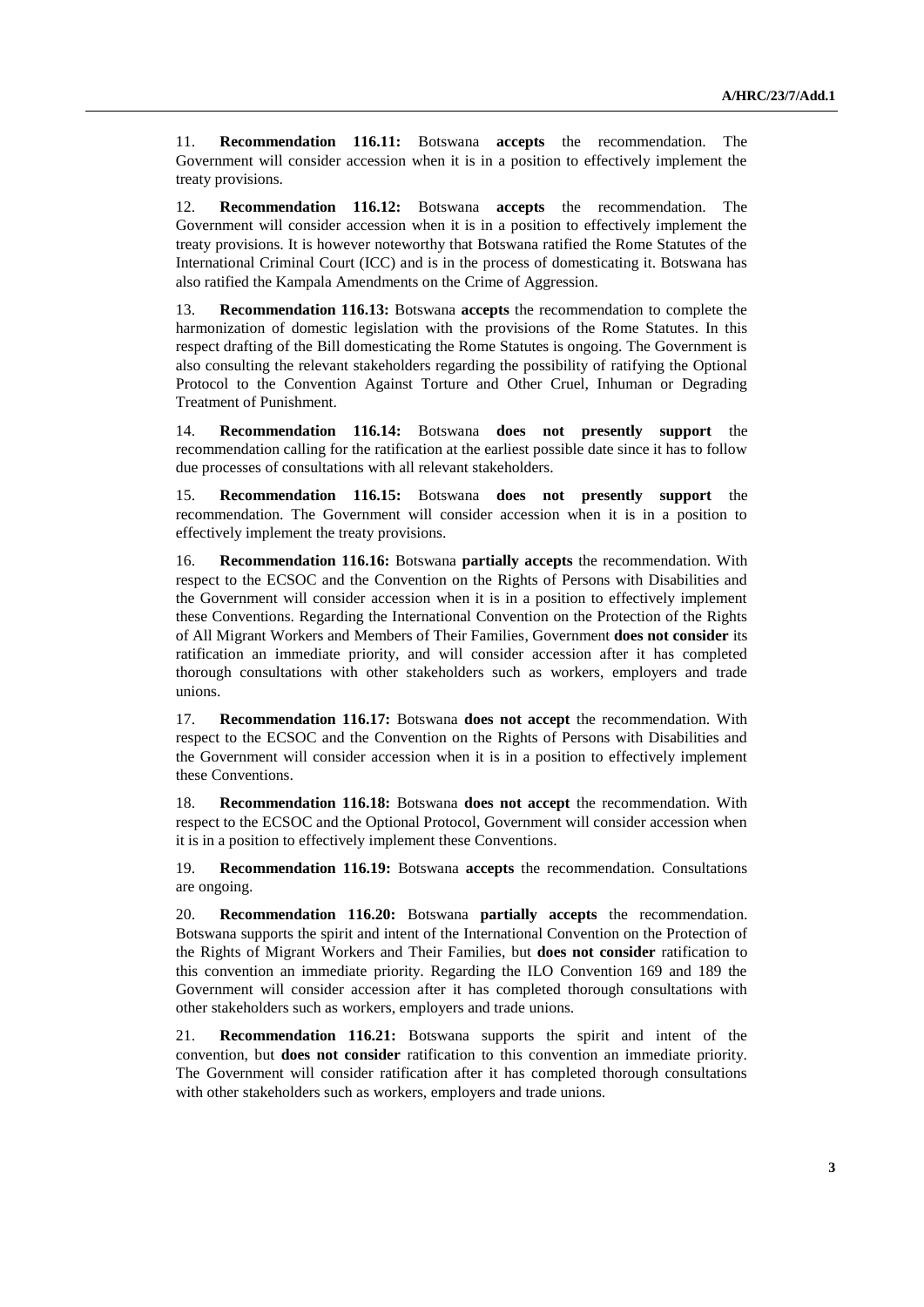22. **Recommendation 116.22:** Botswana **accepts** the recommendation. The Government will consider ratification when it is in a position to effectively implement the treaty provisions.

23. **Recommendation 116.23:** Botswana **accepts** the recommendation. Botswana has demonstrated commitment by signing the first and second Optional Protocols.

24. **Recommendation 116.24:** Botswana **does not accept** the recommendation. The Government wishes to reiterate the point that Customary Law is not codified, and therefore, does not go through a predetermined review at any stage.

25. **Recommendation 116.25:** Botswana **accepts** the recommendation. Government considers the recommendation to be in line with the new Children's Act, which has raised the age of criminal responsibility to 14.

26. **Recommendation 116.26:** Botswana **accepts** the recommendation. Government considers the recommendation to be in line with the new Children's Act, which has raised the age of criminal responsibility to 14.

27. **Recommendation 116.27:** Botswana **accepts** the recommendation. Government considers the recommendation to be in line with the new Children's Act, which has raised the age of criminal responsibility to 14.

28. **Recommendation 116.28:** Botswana **accepts** the recommendation. Government considers the recommendation to be in line with the new Children's Act, which has raised the age of criminal responsibility to 14.

29. **Recommendation 116.29:** Botswana **accepts** the recommendation. The Government considers the first part of the recommendation to be in line with the new Children's Act, which has raised the age of criminal responsibility to 14. Consultations are ongoing to consider Botswana's withdrawal of its reservation to Article 1 of the Convention on the Rights of the Child as consultations are still ongoing.

30. **Recommendation 116.30:** Botswana **does not accept** the recommendation. Public consultations have so far confirmed that Batswana still prefer the retention of corporal punishment. However, Government is committed to undertake educational awareness campaign before it can consider prohibition of corporal punishment of children in all settings.

31. **Recommendation 116.31:** Botswana **does not accept** the recommendation. The Government considers its present arrangement of full cooperation with Special Procedures of the Human rights Council sufficient. Invitations will continue to be extended to Special Procedure mandate holders, upon consideration of their expressed intentions to visit the country.

32. **Recommendation 116.32:** Botswana **does not accept** the recommendation. The Government considers its present arrangement of full cooperation with Special Procedures of the Human rights Council sufficient. Invitations will continue to be extended to Special Procedure mandate holders, upon consideration of their expressed intentions to visit the country.

33. **Recommendation 116.33:** Botswana **does not accept** the recommendation. The Government considers its present arrangement of full cooperation with Special Procedures of the Human rights Council sufficient. Invitations will continue to be extended to Special Procedure mandate holders, upon consideration of their expressed intentions to visit the country.

34. **Recommendation 116.34:** Botswana **accepts** the recommendation. However, the Government still considers its present arrangement of full cooperation with Special